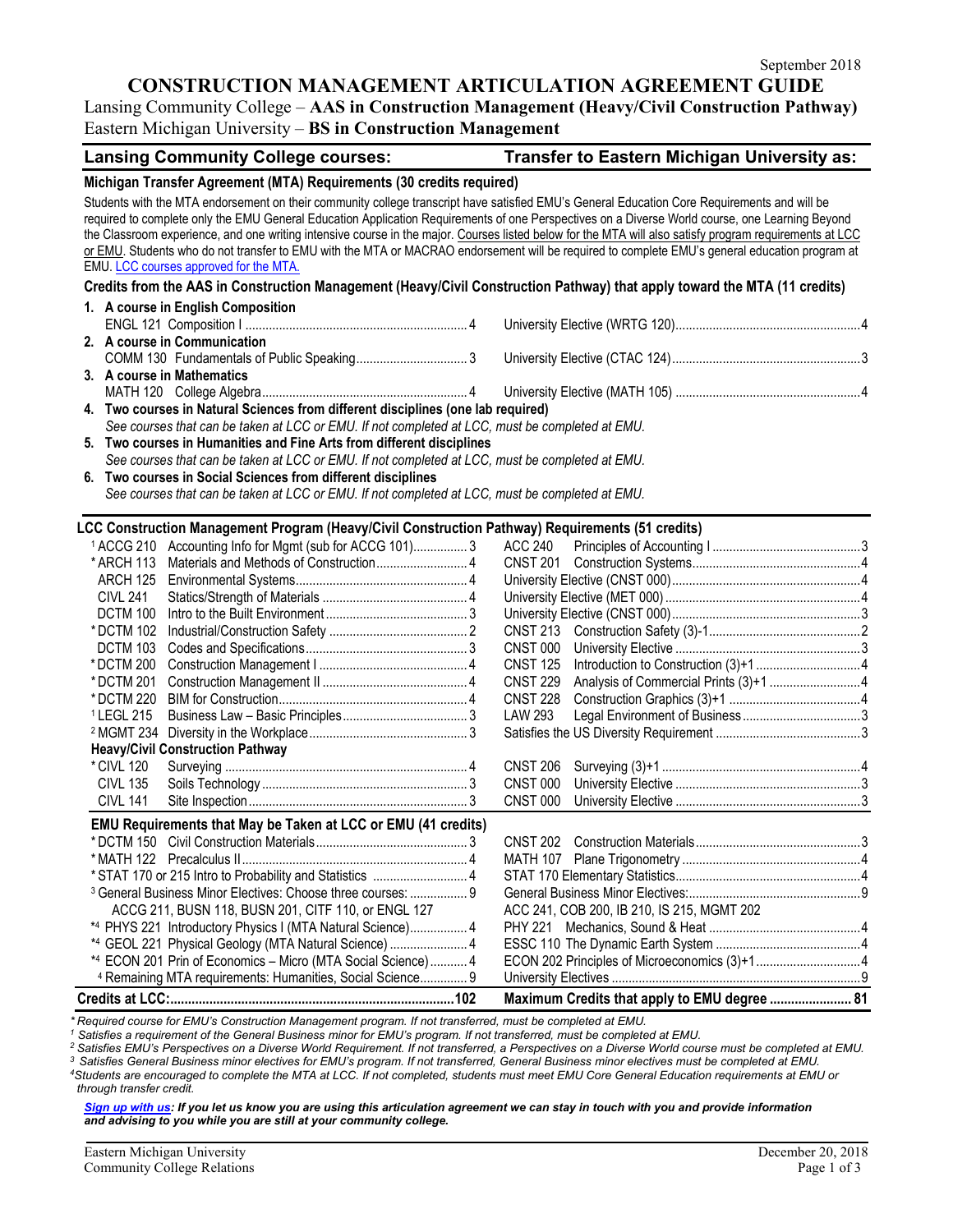#### **CONSTRUCTION MANAGEMENT ARTICULATION AGREEMENT GUIDE** Lansing Community College – **AAS in Construction Management (Heavy/Civil Construction Pathway)** Eastern Michigan University – **BS in Construction Management**

#### **Completion of EMU's Construction Management Program**

| <b>CNST 230</b><br><b>CNST 302</b><br><b>CNST 303</b><br><b>CNST 304</b><br><b>CNST 312</b><br><b>CNST 361</b>                                   | <b>Major Requirements</b><br>Construction Management Computer Apps3<br>Contract Documents, Regulations & Specs3<br>Electrical, Mech & Equipment Systems 3<br>Construction Estimating & Bidding3<br>Statics and Strength of Materials3 | (37 credits) |
|--------------------------------------------------------------------------------------------------------------------------------------------------|---------------------------------------------------------------------------------------------------------------------------------------------------------------------------------------------------------------------------------------|--------------|
| <sup>1</sup> CNST 385L4<br><b>CNST 403</b><br><sup>2</sup> CNST 406W<br><b>CNST 412</b><br><b>CNST 436</b><br><b>CNST 440</b><br><b>CNST 450</b> | Cooperative Education in CM (LBC Requirement) .1<br>Fundamentals of Structural Design3<br>Heavy/Highway Construction Means & Methods3<br>LEED for New Construction & Major Reno 3<br>Fund of Construction Project Mgmt3               |              |
| <sup>3</sup> MGMT 384                                                                                                                            | <b>General Business Minor</b><br>Human Resource Management3                                                                                                                                                                           | (6 credits)  |

*<sup>1</sup> Satisfies EMU's "Learning beyond the Classroom" requirement <sup>2</sup> Satisfies the "Writing Intensive" requirement*

*<sup>3</sup> Requirement of the ACCE accrediting organization.*

*<sup>4</sup> 124 credits are required to graduate.*

**NOTE:** Any EMU requirements not transferred, must be completed at EMU.

## *Sample sequence for completing program.*

MATH 107 and PHY 221 (MATH 122 and PHYS 221 at LCC) must be completed before enrolling in CNST 312 & CNST 412.

A "C-" or higher is required for all major courses.

| Semester 1<br><b>CNST 230</b> |                                            | $(15 \text{ credits})$<br>3 |
|-------------------------------|--------------------------------------------|-----------------------------|
| <b>CNST 302</b>               | FW prereq: LAW 293 & CNST 125 3            |                             |
| <b>CNST 303</b>               |                                            |                             |
| <b>CNST 304</b>               |                                            |                             |
| <b>MKTG 360</b>               | FWS admission to minor is required 3       |                             |
| <b>Semester 2</b>             |                                            | (12 credits)                |
| <b>CNST 312</b>               | FW prereq: CNST 202 & PHY 221  3           |                             |
| <b>CNST 361</b>               |                                            |                             |
|                               |                                            |                             |
| <b>CNST 436</b>               | FW prereq: CNST 202, 302 & CNST 304 3      |                             |
| <b>Semester 3</b>             |                                            | (4 credits)                 |
|                               |                                            |                             |
|                               |                                            |                             |
| Semester 4                    |                                            | (12 credits)                |
| <b>CNST 403</b>               |                                            |                             |
| <b>CNST 412</b>               | FW prereq: CNST 312, PHY 221 & MATH 107  3 |                             |
| <b>CNST 440</b>               |                                            |                             |
| <b>CNST 450</b>               | FW prereq: CNST 304 & CNST 361 3           |                             |